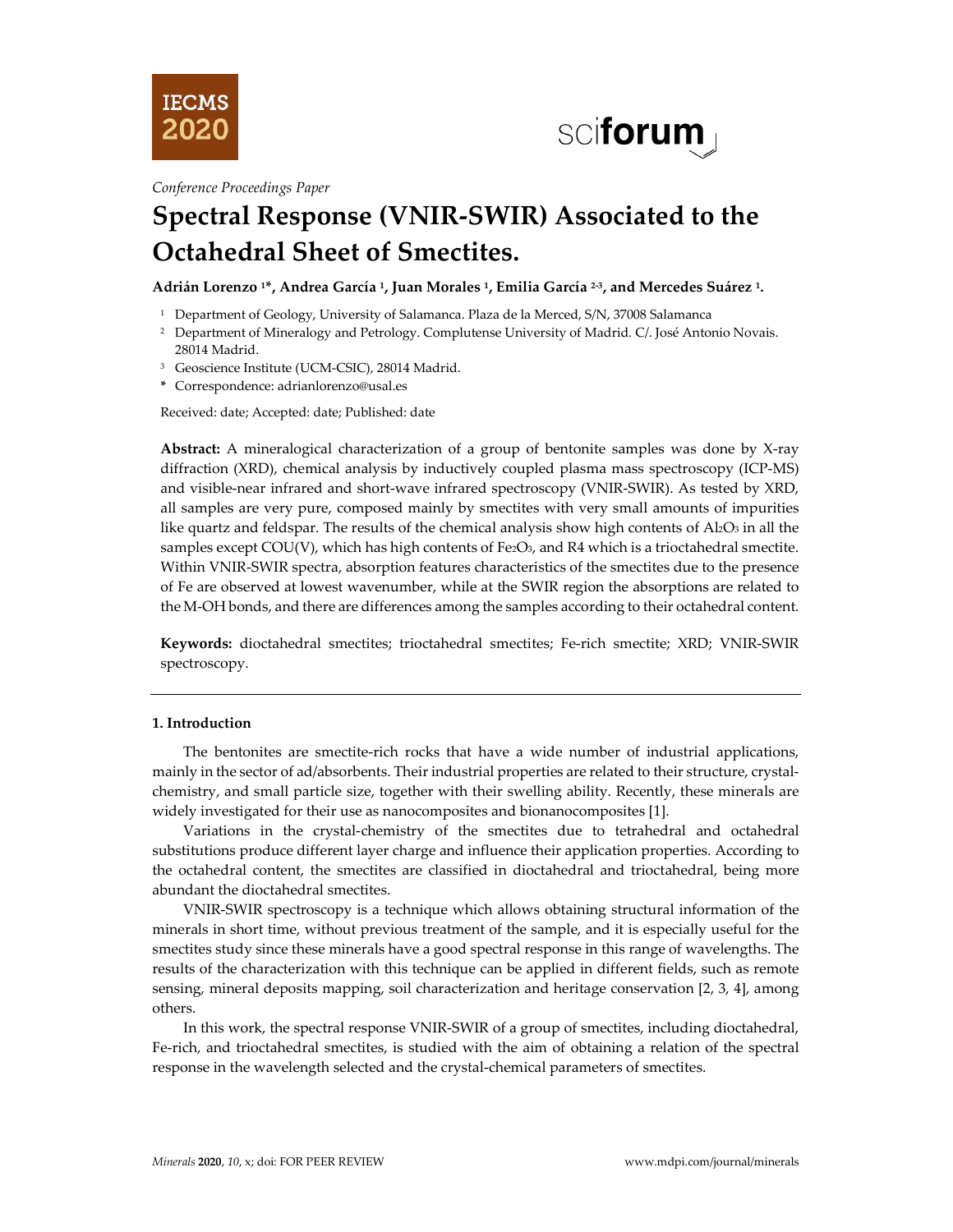## **2. Materials and methods**

For this work we selected 7 samples shown in Table 1. The samples come from different localities: 3 from USA, 3 from Spain, and 1 from Italy. The samples coming from USA were obtained from the Source Clay Repository and the rest of the samples were collected from the field sites.

**Table 1.** Samples selected with their localization.

| <b>Tuble 1:</b> Dampics screeted with them recampation. |                                   |  |  |  |  |  |  |  |  |
|---------------------------------------------------------|-----------------------------------|--|--|--|--|--|--|--|--|
| <b>Samples</b>                                          | Localization                      |  |  |  |  |  |  |  |  |
| APA                                                     | Arizona, USA (Clay Repository)    |  |  |  |  |  |  |  |  |
| COU(V)                                                  | Washington, USA (Clay Repository) |  |  |  |  |  |  |  |  |
| <b>PUT</b>                                              | Putifigari, Italy                 |  |  |  |  |  |  |  |  |
| R4                                                      | Esquivias, Spain                  |  |  |  |  |  |  |  |  |
| <b>SAN</b>                                              | Arizona, USA (Clay Repository)    |  |  |  |  |  |  |  |  |
| <b>SUD</b>                                              | Cabo de Gata, Spain               |  |  |  |  |  |  |  |  |
| CGA                                                     | Cabo de Gata, Spain               |  |  |  |  |  |  |  |  |

For their mineralogical and chemical characterization, the samples were manually ground in an agate mortar until reaching a particle size < 50µm. The mineralogical characterization was carried out by X-ray diffraction and VNIR-SWIR spectroscopy analysis. In the X-ray diffraction study, the samples were analyzed using two methods: randomly oriented powders and oriented powder aggregates (under ambient conditions, after solvation with ethylene-glycol, and after heating at 550°C for 2 hours). A Bruker D8 Advance ECO diffractometer, with LYNXEYE SSD160 high resolution detector, theta-2theta configuration, and Cu anode was used, working at 40 kV and 30 mA and a speed of 0.05°min<sup>-1</sup>. The High Score Plus (PANalytical) software was used to interpret all the results. The VNIR-SWIR spectroscopy study was done with the field spectroradiometer ASD FieldSpec 4 Standard-Res. This equipment has 3 detectors: VNIR, SWIR1, and SWIR2, which measure wavelength comprises from 350 to 1000 nm, from 1001 to 1800 nm, and from 1801 to 2500 nm, respectively. The samples were measured in direct contact with the sounding line, protected with a glass without response. The results were interpreted with the Spectragryph software [6].

The chemical analyses of major elements were done in the Activation Laboratories Ltd., Ontario (Canada), using FUS-ICP to mayor elements and FUS-MS to trace elements and FeO was determined by titration.

#### **3. Results**

## *3.1. X-ray diffraction*

The X-ray study showed that all the samples are high purity bentonites constituted mainly by smectites-group minerals, quartz and plagioclase as accessory minerals, as can be appreciated on Figure 1. Based on the 060 reflection, we observed that the samples APA, PUT, SAN, SUD, and CGA are dioctahedral, while R4 is trioctahedral. Position of 060 reflection in COU(V) sample agrees with the high Fe3+ content which produces the high background of its XRD-pattern. All samples, except for R4, present good crystallinity with relatively narrow 001 reflection, as shown in Figure 1.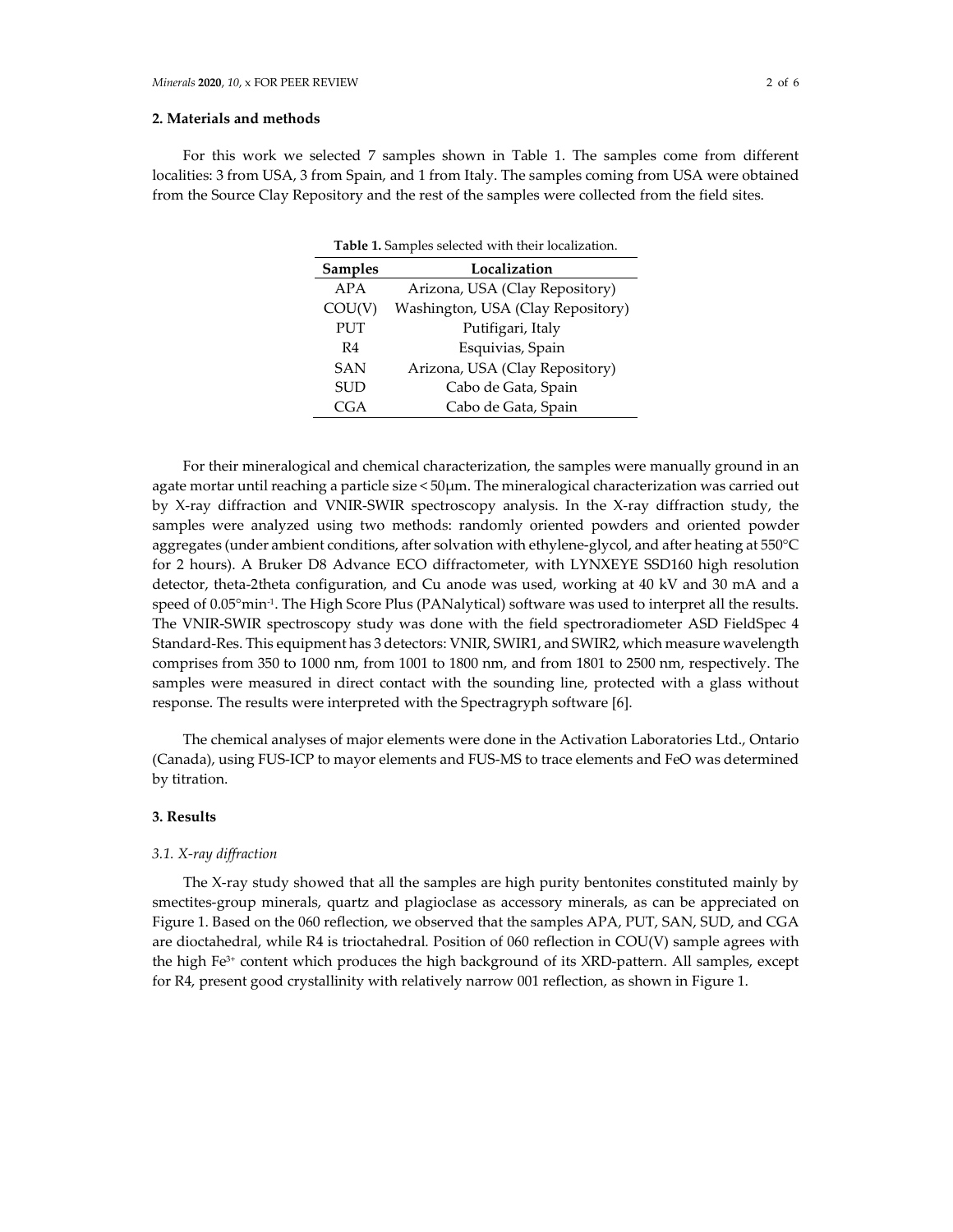

**Figure 1.** XRD-Powder patterns of representative samples APA and COU(V).

#### *3.2. Chemical analysis*

The results of the chemical analysis, expresed as percentaje of oxides of major elements, are in Table 2. As the samples are almost pure smectites, their chemical analysis can be interpreted according to the general structural formula of the smectites. The contents of Al, Fe, Mg, and Mn are mainly related to octahedral cations and the contents in Ca, Na, and K are then related to the interlaminar space, although Mg can be also an interlayer cation in both dioctahedral and trioctahedral smectites [7]. Although Fe in smectites appears mainly as Fe3+ [8], FeO has been also analyzed. Because the smectites are hydrated minerals, all samples present high values of loss of ignition tests (LOI), between 17.27% and 22.89%, for R4 and APA samples, respectively. Samples APA, PUT, SAN, SUD, and CGA are Al-rich samples, ranging between 14.18% and 16.82% of Al2O3. On the other side, COU(V) and R4 samples have the highest contents in Fe2O3 and MgO, respectively. COU(V) has  $18.17\%$  of Fe2O<sub>3</sub>. R4 is a trioctahedral smectite, according to its high percentage of MgO  $(25.81\%)$ . The main exchangeable cation is  $Ca<sup>2+</sup>$  according to the content in this oxide; the samples SUD and CGA contain also Na<sup>+</sup> in similar proportions as exchangeable cation.

**Table 2.** Oxide percentage of the major elements.

| Samples SiO <sub>2</sub> Al <sub>2</sub> O <sub>3</sub> Fe2O <sub>3</sub> FeO MgO MnO CaO Na2O K2O TiO <sub>2</sub> P <sub>2</sub> O <sub>5</sub> LOI |                                                                |                                                     |  |  |  |  |  |
|-------------------------------------------------------------------------------------------------------------------------------------------------------|----------------------------------------------------------------|-----------------------------------------------------|--|--|--|--|--|
| APA 51.95 14.18 1.23 0.00 5.04 0.08 2.48 0.08 0.17 0.20 0.03 22.89                                                                                    |                                                                |                                                     |  |  |  |  |  |
| COU(V)                                                                                                                                                | 49.90 7.41 18.17 0.50 1.41 0.02 1.61 0.02 0.02 0.51 0.03 19.74 |                                                     |  |  |  |  |  |
| <b>PUT</b>                                                                                                                                            | 50.52 14.02 5.06 0.00 4.11 0.07 1.17 0.50 0.18 0.68 0.19 21.90 |                                                     |  |  |  |  |  |
| R4                                                                                                                                                    | 52.91 1.83                                                     | 0.00 1.00 25.81 0.01 0.46 0.03 0.32 0.08 0.03 17.27 |  |  |  |  |  |
| <b>SAN</b>                                                                                                                                            | 53.71 14.52 0.98 0.40 5.16 0.09 2.57 0.16 0.17 0.23 0.04 22.35 |                                                     |  |  |  |  |  |
| <b>SUD</b>                                                                                                                                            | 53.82 16.60 3.15 0.40 4.27 0.02 1.26 1.05 0.56 0.15 0.02 18.77 |                                                     |  |  |  |  |  |
| <b>CGA</b>                                                                                                                                            | 53.03 16.82 2.20 0.20 5.10 0.06 1.38 0.99 0.34 0.14 0.02 20.57 |                                                     |  |  |  |  |  |

#### 3.3. *VNIR-SWIR spectroscopy*

The VNIR-SWIR spectra are shown in Figures 2 and 3. In order to better understand the spectral response, they were divided into two parts: 1) the visible and near wavelength range (from 350 nm to 1000 nm), and 2) the short wavelength range (from 1001 nm to 2500 nm). In visible and near infrared wavelength of the spectra, the absorptions are due to the electronic transitions of Fe and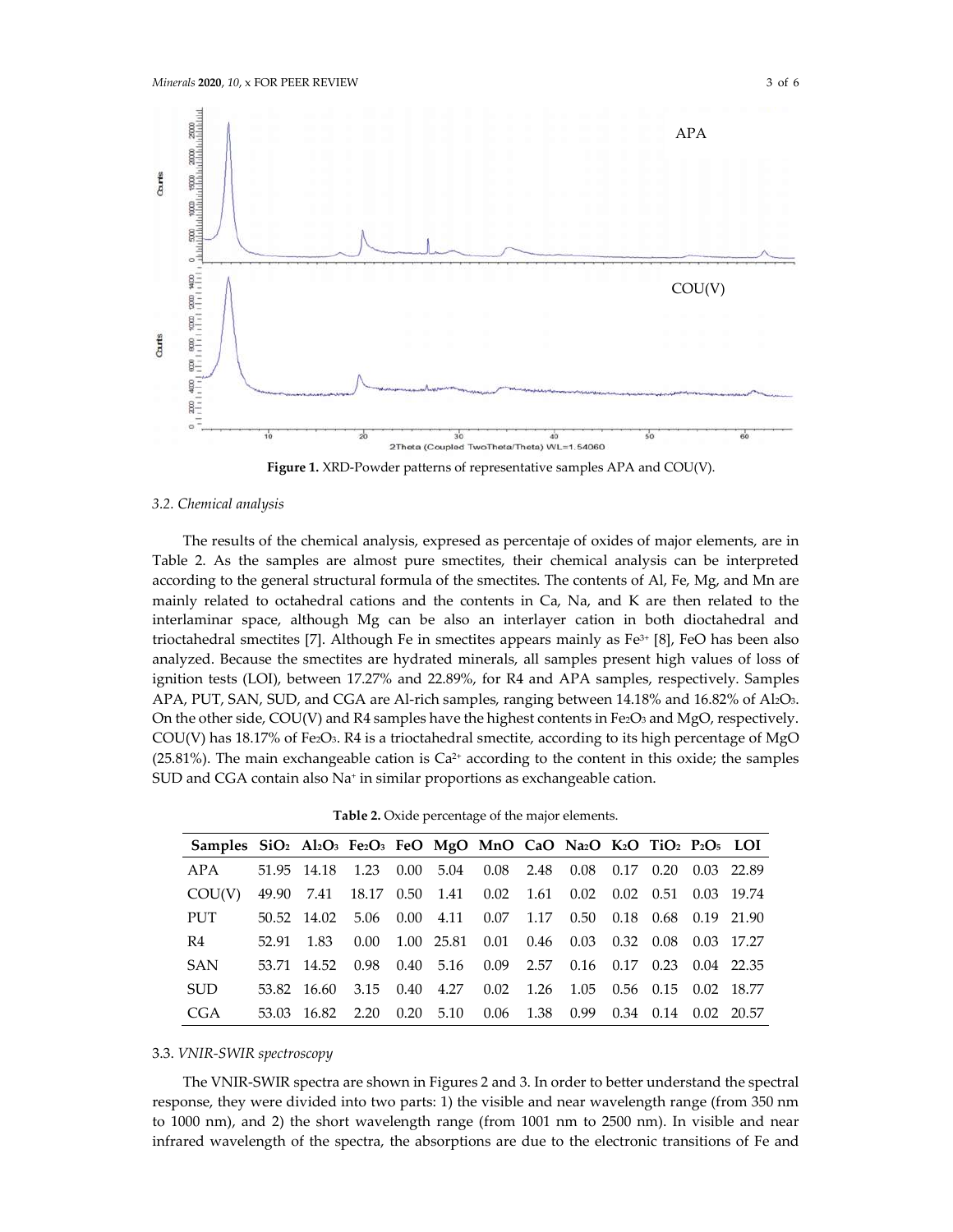other transition elements [9]. The samples COU(V) and SUD show the most intense absorption bands in this region (Figure 2). This is due to the high amount of Fe that these two samples contain, mainly as Fe3+ (Table 2). Both samples present broad bands centered at ~650 nm and 950 nm.



**Figure 2.** Spectral response of the samples in the visible near wavelength.

In the short-wave zone of the spectra, the samples show two intense absorptive features near 1410 nm and 1910 nm (Figure 3) related to the combinations of the vibration modes of H2O [10]. These broad bands are characteristic of the hydrated minerals.



**Figure 3.** Spectra of the samples in the short-wave zone.

In the region of the spectra with the wavelengths higher than 2200 nm (framed in red in Figure 3) the assignation of the absorption band has been done according to [10, 11, 12] and the samples can be divided into three groups by their characteristic absorption features at 2210 nm, 2290 nm, 2310 nm, and 2390 nm.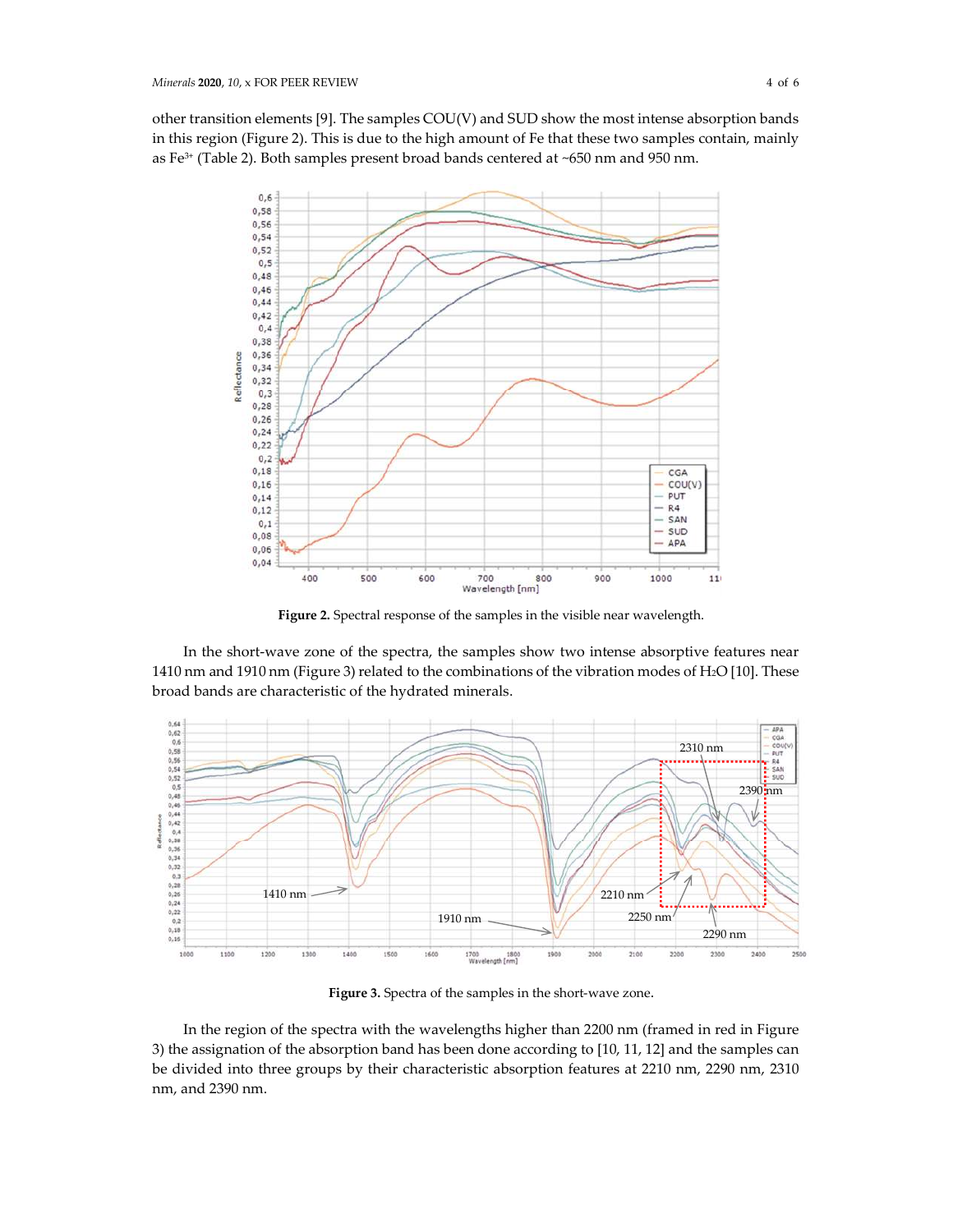## **4. Discussion**

The classification of the smectites of these highly pure bentonites from XRD-patterns agrees whit the chemical analysis. The samples APA, PUT, SAN, SUD, and CGA are Al-rich samples, and they have been identified as dioctahedral smectites by their 060 reflection values, while COU(V) and R4 samples are Fe and Mg-rich smectites, respectively.

The differences in the spectral response are related to the different composition of the smectites. In the lower wavelength region, in the VNIR range, the richest in Fe samples exhibit the more intense absorptions as wide bands. These bands do not correspond to the most frequent Fe-oxide minerals, hematite and goethite, of which characteristic absorption bands are centered at 530 nm and 890 nm in hematite, and 480 nm and 969 nm in goethite. However, the most intense absorption in these two Fe-rich smectites is located at 650 nm and it is due to the octahedral Fe in these smectites.

In the short-wave region of the spectra, the samples show singular absorption features associated to the octahedral cations, due to the vibrations of the M-OH bonds [10, 11, 12]. The samples with a high content in Al show an intense feature near 2210 nm. APA, PUT, SAN, SUD, and CGA have absorption features ~ 2210 nm. These absorption features are due to the Al-Al-OH in the octahedral sheet. This agrees with the results of the chemical analysis that showed high amount of Al in these 5 samples. More specifically, the concentrations of Al<sup>3+</sup> are 14.18% for APA, 14.02% for PUT, 14.52% for SAN, 16.60% for SUD, and 16.82% for CGA. On the other hand, the smectites with a high Fe content show an intense absorption close to 2290 nm. COU(V) sample has a deep absorption feature at  $\sim$  2290 nm related to the bond vibration of Fe<sup>3+</sup>-Fe<sup>3+</sup>-OH in the octahedral sheet. The presence of octahedral Fe also causes the absorption at 2250 nm in COU(V) sample, this absorption appears as a shoulder in PUT sample. They are probably related to the dioctahedral Al-Fe3+-OH bonds. On the other hand, the only trioctahedral smectite here studied, R4 sample, has two characteristic absorption features at  $\sim$  2310 nm and  $\sim$  2390 nm, both related to the 3Mg-OH bonds vibration in the octahedral sheet, according to the content of MgO (25.81%) obtained in the chemical analysis.

## **5. Conclusions**

The samples present clear and discriminatory absorption bands related to the octahedral content of the smectites. Dioctahedral Al-rich smectites are characterized by the absorption at 2210 nm while most Fe-rich dioctahedral smectites present the most intense absorption at 2290 nm. The presence of dioctahedral Al-Fe<sup>3+</sup>-OH bonds causes an adsorption located at 2250 nm. Finally, trioctahedral 3Mg-OH bonds produce significant absorption bands located at  $\sim$  2310 nm and  $\sim$  2390 nm. These discriminatory absorptions allow to identify the smectite type by means of the field spectroscopy.

**Author Contributions:** All authors have read and agreed to the published version of the manuscript, and all authors have contributed to the obtention and discussion of the data.

**Funding:** This research was funded by the Ministerio de Ciencia e Innovación, project: PID2019-106504RB-I00.

**Conflicts of Interest:** The authors declare no conflict of interest.

## **References**

- 1. Bergaya, F., Jaber, M., Lambert, J.-F. Clays and Clay Minerals as Layered Nanofillers for (Bio)Polymers. Green Energy and Technology 2012, 50, pp. 41-75. doi: 10.1007/978-1-4471-4108-2\_3.
- 2. Bishop, J. L.; Gates, W. P.; Makarewicz, H. D.; McKeown, N. K.; Hiroi, T. Reflectance spectroscopy of beidellites and their importance for mars. Clays Clay Miner 2011, 59, 378–399. doi: 10.1346/CCMN.2011.0590403
- 3. Rajendran, S.; Sobhi, N. Characterization of ASTER spectral bands for mapping of alteration zones of volcanogenic massive sulphide deposits. Ore Geology Reviews 2017, 217, 88, 317–355. doi: https://doi.org/10.1016/j.oregeorev.2017.04.016